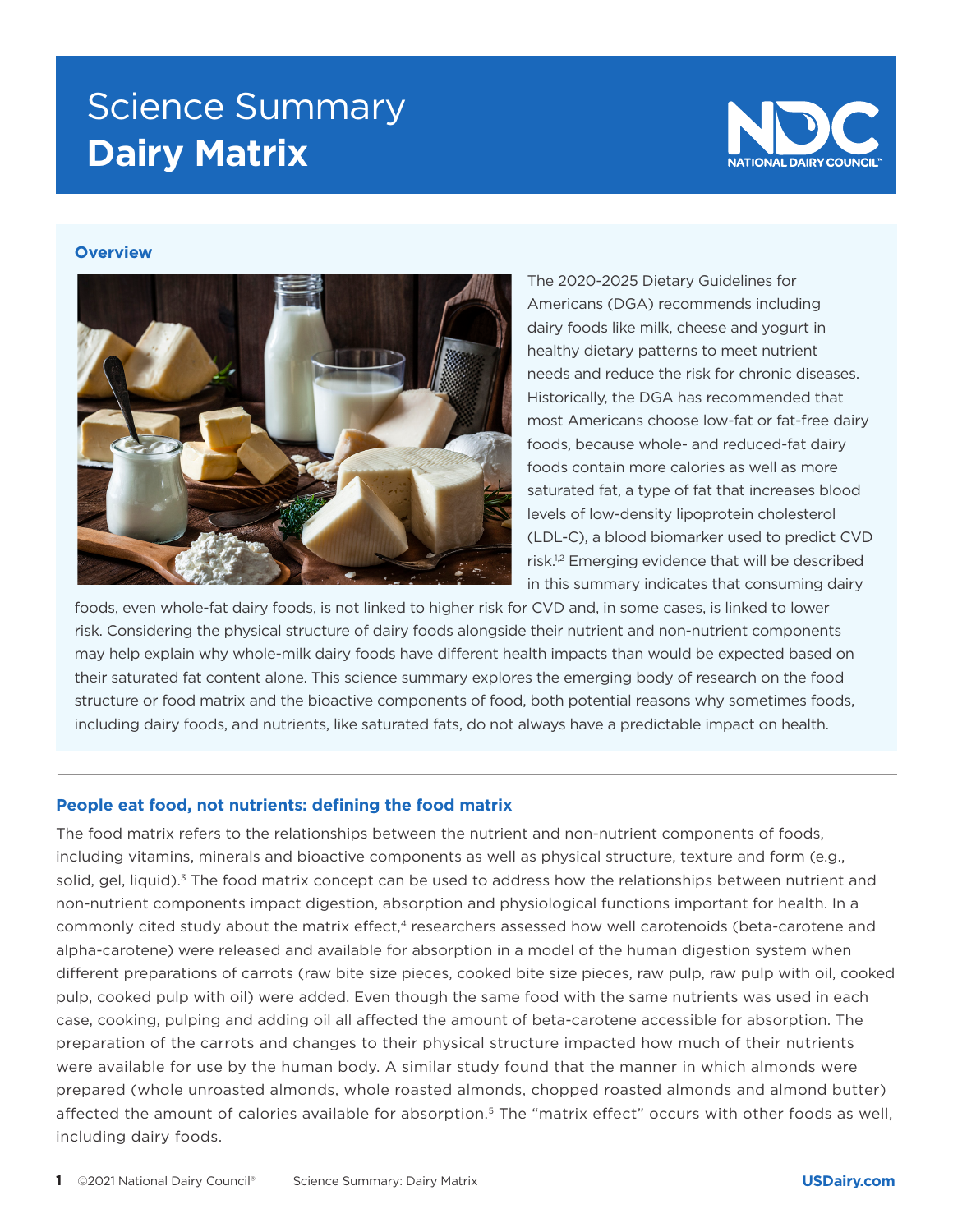

## **Food structure may explain why whole-fat dairy foods have different health impacts than expected**

The examples with carrots and almonds illustrate how food form can affect digestion and absorption of nutrients. The matrix concept applied to dairy foods may help explain why whole-fat dairy foods do not have the same impact on CVD risk as other foods that contain saturated fat. Results of two randomized controlled trials,<sup>6,7</sup> a prospective cohort trial,<sup>8</sup> and a meta-analysis<sup>9</sup> provide a snapshot of the evidence that indicates consuming dairy foods like milk, cheese and yogurt is not linked with higher CVD risk, even when whole-fat options are selected instead of low-fat or fat-free ones. A randomized crossover trial compared the impacts on blood lipids of drinking 2 cups of whole milk or 2 cups of fat-free milk daily.<sup>6</sup> After three weeks, the group drinking whole milk had higher levels of high-density lipoprotein cholesterol (HDL-C), but there were no other differences between the two groups.<sup>6</sup> Another randomized controlled trial<sup>7</sup> compared a modified Dietary Approaches to Stop Hypertension (DASH) diet containing 2-3 daily servings of whole-fat dairy foods to the standard DASH diet, which includes 2-3 servings per day of low-fat or fatfree dairy foods.<sup>10</sup> The modified DASH diet with whole-fat dairy foods lowered blood pressure, reduced blood levels of triglycerides, did not increase total cholesterol or LDL-C and also did not decrease HDL-C, effects similar to those observed with a standard DASH diet.7

A prospective cohort trial found that consuming saturated fat from dairy foods posed a lower risk for developing CVD than consuming saturated fat from meat.<sup>8</sup> The authors note that the "health effects of the entire food rather than the content of any single nutrient might be most relevant to understanding associations between dietary consumption and health outcomes." Finally, a meta-analysis by Chen et al. indicates that eating cheese, even regular-fat cheese, was not linked with an increased risk for total CVD or coronary heart disease.<sup>9</sup> These studies indicate that consuming whole-fat milk, cheese and yogurt is not linked with higher risk for CVD. The fat in milk is the most complex fat naturally occurring in food with over 400 types of fatty acids.<sup>11</sup> This complexity of dairy fat, part of the dairy matrix, might help explain why the link between dairy food consumption and CVD risk is independent of saturated fat content. However, research in this area is ongoing, and there is not yet a precise understanding of the mechanisms involved.

## **Dairy foods are more than the sum of their nutrients: introducing dairy bioactives**

As researchers seek to understand how dairy foods impact chronic disease risk, there is increasing interest in the myriad of unique non-vitamin and non-mineral components in dairy foods known as bioactive compounds. All dairy foods begin as milk, a complex food designed by nature to provide life-sustaining nutrition. Milk contains hundreds of bioactive compounds embedded within its macronutrients (fat, carbohydrates, protein) and inherent physical structure. These bioactive compounds may help explain why saturated fat from whole- and reduced-fat cheese, milk and yogurt does not have the same physiological effects as non-dairy sources of saturated fat. Bioactive peptides, or protein fragments, that may benefit health are among the most well-known of milk's bioactive compounds.<sup>12</sup> While most of the research to date has been conducted in animal or *in vitro* studies rather than human clinical trials, milk-based bioactive peptides have been shown to exhibit antihypertensive, antimicrobial, antithrombotic, immunomodulatory, antioxidant and mineral binding functions, with some peptides having bioactivity in multiple areas.<sup>12–14</sup> There is also some research on bioactive dairy lipids and carbohydrates but, as with bioactive peptides, much of this research has not been conducted in humans. This emerging area of research on dairy bioactives may help progress understanding of the mechanisms behind the health benefits linked with consuming dairy foods.